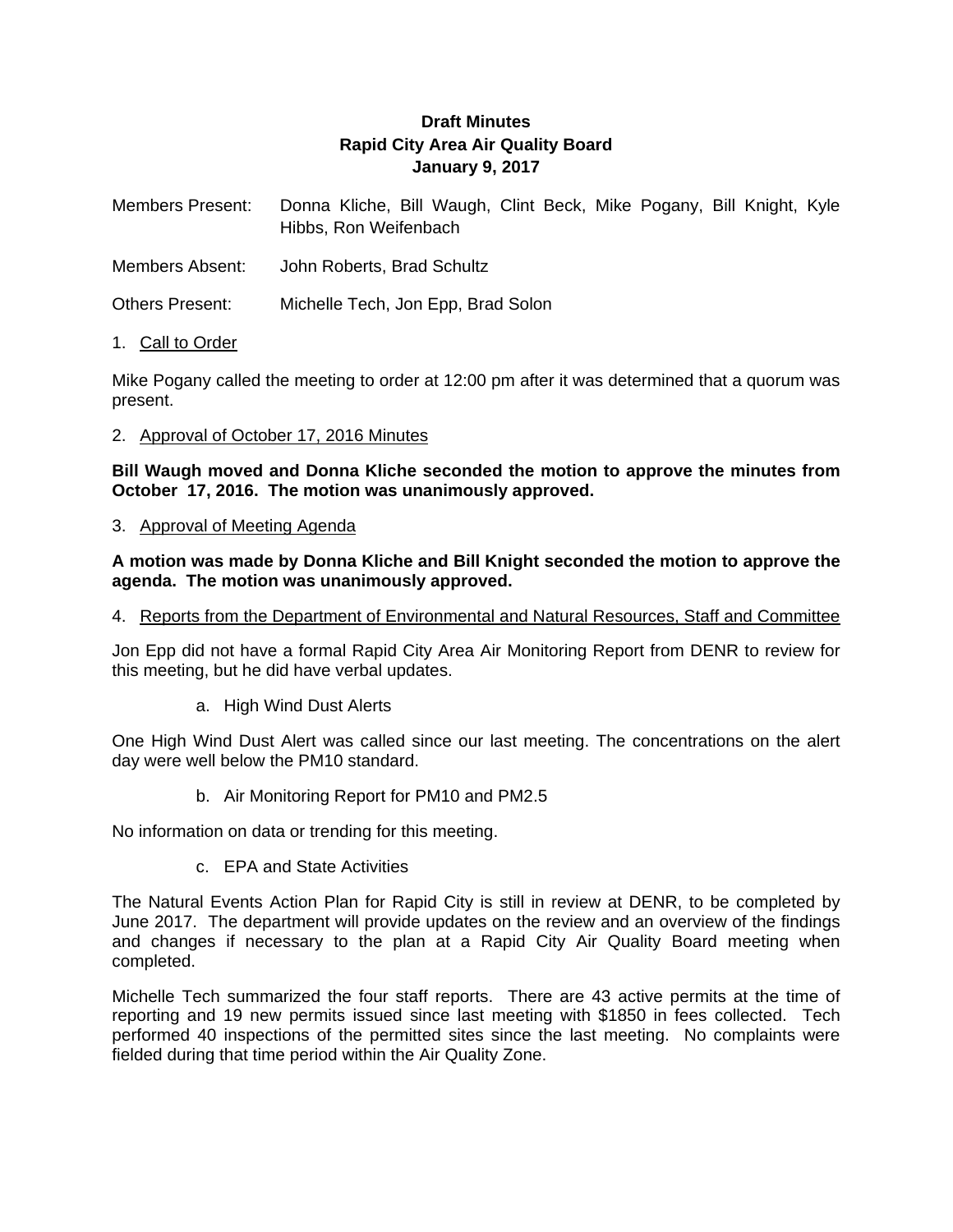Page 2

#### 5. Old Business

**a. Bill Waugh moved to nominated Clint Beck for the vacant position of Chair-Elect. Donna Kliche seconded and the motion was approved by the board.** 

### 6. New Business:

- a. Kyle Hibbs (Industry Representative), Ron Weifenbach (Member at Large, County), and Bill Knight (Business Community Representative) were recognized as new board members and introductions of the rest in attendance were offered.
- b. Tech recommended acknowledgement of the annual Compliance Plan Permit inspection reports for RCP&E Railroad, J Scull Construction, Zandstra South Yard, City Utility and Maintenance, City Landfill, Pennington County Highway, and City Streets. **Bill Waugh moved to acknowledge the inspection reports and Ron Weifenbach seconded. The motion was unanimously approved by the board.**
- c. Tech recommended acknowledgement of the Air Quality Program Annual Report, submitted for contract year October 1, 2015 to September 30, 2016, submitted to DENR on October 13, 2016. **Ron Weifenbach moved to acknowledge the report and Clint Beck seconded. The motion was unanimously approved.**
- d. **Bill Waugh moved to approve the updated Fugitive Dust Control Plan and Ron Weifenbach seconded. The board unanimously approved. Tech recommended approval of the Compliance Plan Permit renewal applications for RCP&E Railroad, Scull Construction, Zandstra South Yard, and City Streets, Utility and Maintenance, and Landfill. Ron Weifenbach moved to approve the renewals and Donna Kliche seconded. The motion was unanimously approved by the board and the applications were signed by the board Chair.**
- 7. Items from Board Members

Bill Knight asked about the scope of the air quality zone and Tech provided a verbal description plus referred to the city's Air Quality website section for a map of the area. Mr. Knight inquired about obtaining information on historical air quality monitoring data and historical data on permits that have been out of compliance. Both Epp and Tech stated that specific date ranges for state monitoring data and specific permits would have to be requested for the historical information to be searched and provided. Mr. Knight also asked about air quality that originates outside of the air quality zone but migrates into it and how that is handled, for example a controlled burn. Mr. Epp explained that there is criteria used to determine whether the Forest Service can perform the controlled burn in the first place, but if conditions change and cause an issue then efforts that were taken to avoid it are documented and presented to the EPA. Tech also asked Epp to describe the monitoring stations for the benefit of the new members.

8. Items from the Floor

No items from the floor.